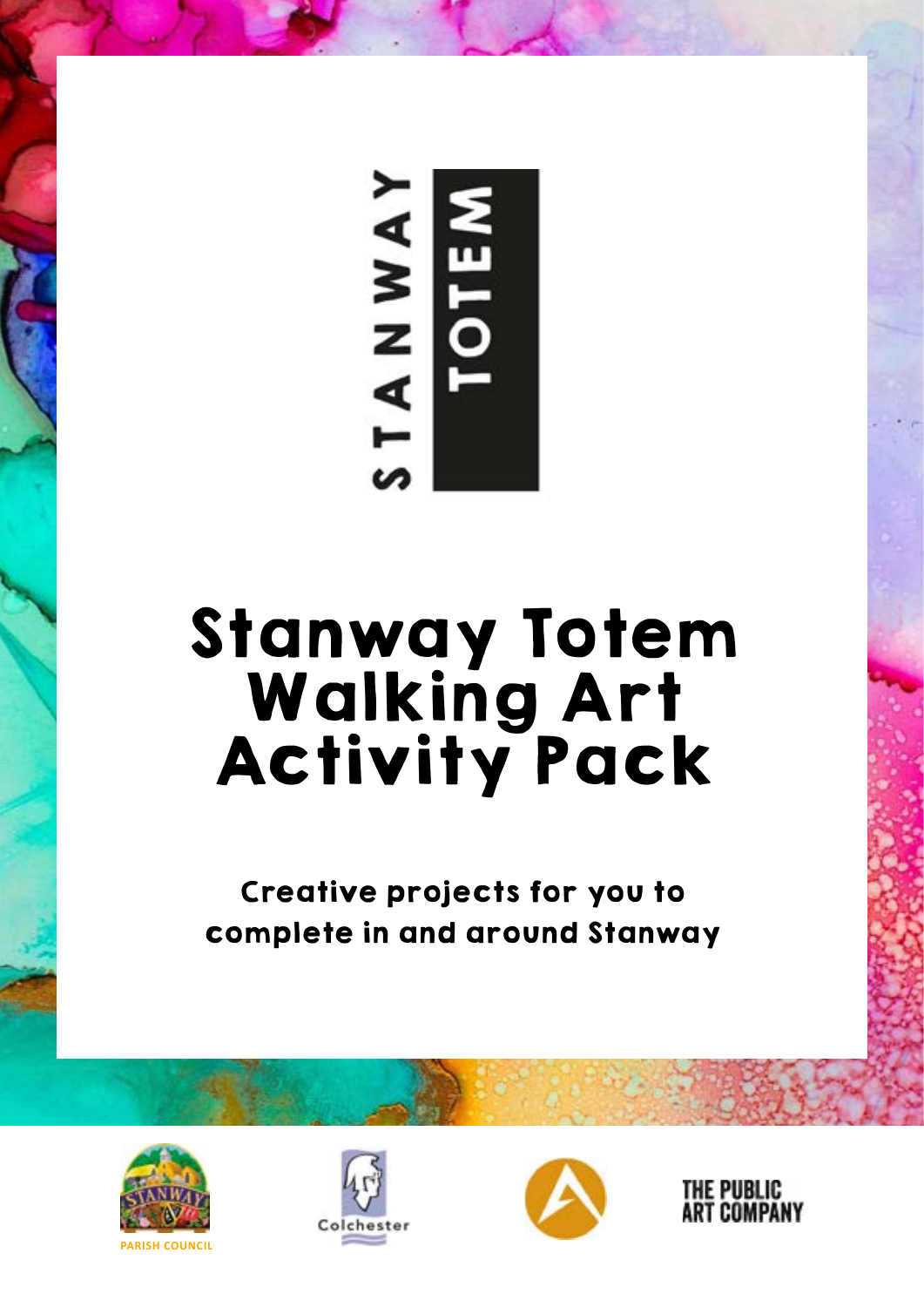# Stanway Totem Walking Art Activity Pack

### **What**

Welcome to the Stanway Lakelands Centre Totem Art Pack! Created to celebrate the opening of the new Stanway Lakelands Community Centre.

In this pack you will find art projects to do at home and in Stanway - to help you learn more about your location and take part in our Totem project.

#### **About/Who**

The Stanway Totem is a public art commission on the site of the forthcoming new community facility located on the Stanway Western Bypass.

This spring/summer Stanway plays host to its very own walking arts event. Consisting of a number of free events, community engagement and an open day for all to attend, we will be honing in Stanway, its local history, nature and arts to create events to which everyone is invited!

The project is being run by artist and walking trail designer Sara Hayes from The Public Art Company, in association Stanway Parish Council, Colchester Borough Council and Alumno, who will also be designing a totem art installation for Stanway.

### **Name & Address\***

We will engage with residents, local schools and community groups. through a series of free events, workshops and walkshops which celebrate the opening of the new centre.

#### **Where**

You can do the projects in this pack out and about in Stanway, or from your home if you're unable to get outside.

All the projects and ideas are related to the Totem and Stanway.

Send your artwork to us…

Send your completed artworks to us by taking a pic and using the hashtags: **#StanwayTotem #StanwayLakelandsCentre**

Alternatively print out your pack, complete it and and post it to us at: **Stanway Totem, Stanway Parish Council, Victory Hall, Villa Road, Stanway, Colchester, Essex. CO3 0RH**

Remember to write your name and address below, or on the back of your pages if you would like your artwork returned.

Some of your artwork may form part of our exhibition for the lunch of the Stanway Lakelands Centre!

### **Credits**

Design - Sara Hayes, Artist, The Public Art Company

Research & Content - Filpa Chambel, Social Media Assistant, The Public Art Company

Bird Info - Steve Grimwade, Swallow Birding

St Albrights, Junk Model Farm & Stanway Carnival Projects - Joanne Jeffery, Children and Families Pioneer, St Albrights and Church Without Walls

*\*Optional, please note our artist has an up to date police DBS certificate, information will only be used to return artwork and will not be stored digitaly.*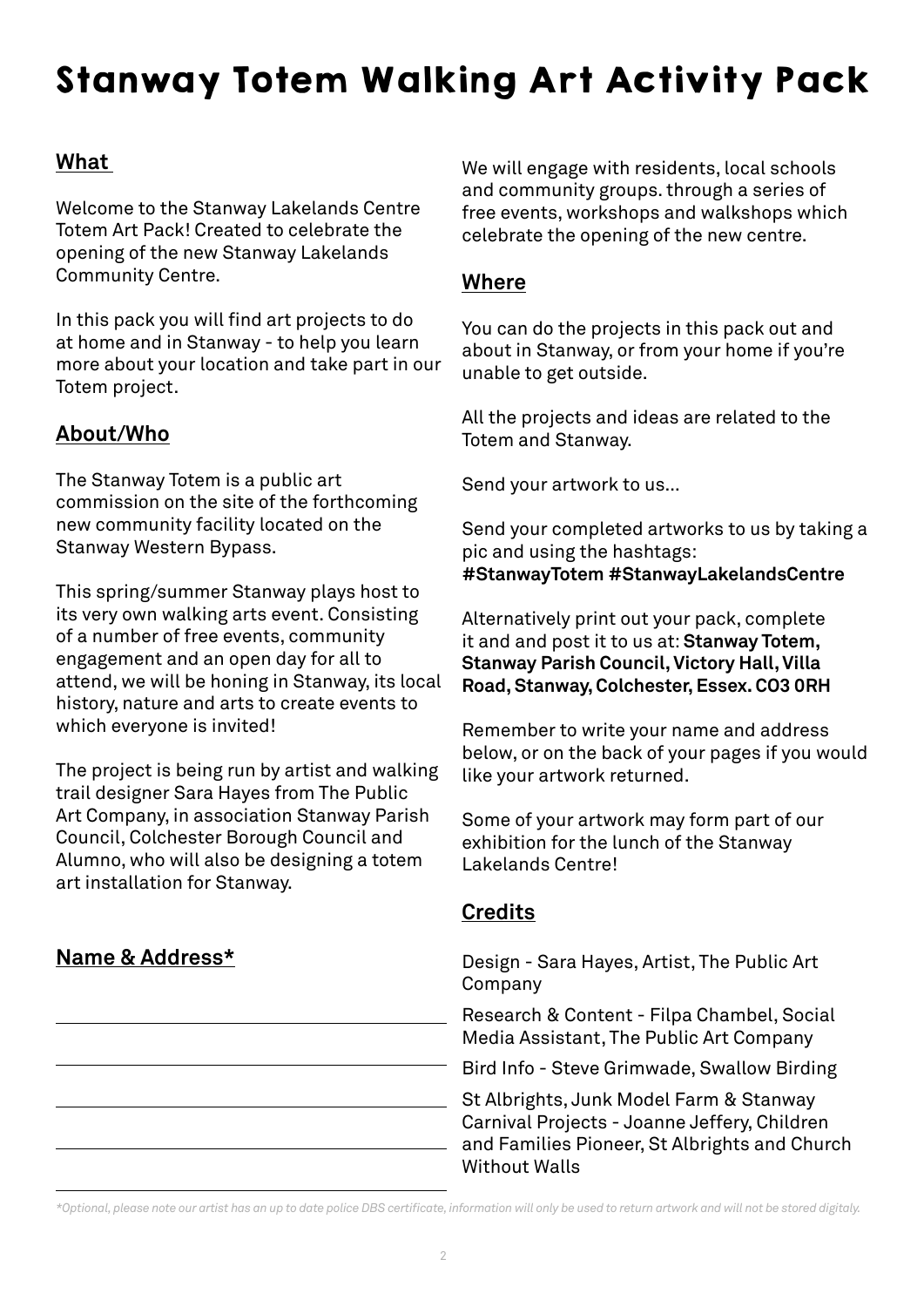### **Contents**

| <b>What is a Totem?</b>                  | 4            |
|------------------------------------------|--------------|
| Design a 2D Totem                        | 5            |
| <b>Wildlife - Birds of Stanway</b>       | 6            |
| <b>Roman History of Stanway</b>          | 7            |
| <b>Stanway Mill &amp; John Constable</b> | 8            |
| <b>Drawing with Natural Materials</b>    | q            |
| <b>Make a Stanway Windmill</b>           | 10           |
| <b>St Albrights Church</b>               | $\mathbf{I}$ |
| <b>Stanway Carnival</b>                  | 12           |
| <b>Junk Model Farm</b>                   | 13           |
| <b>Stanway Walk Map</b>                  | 14           |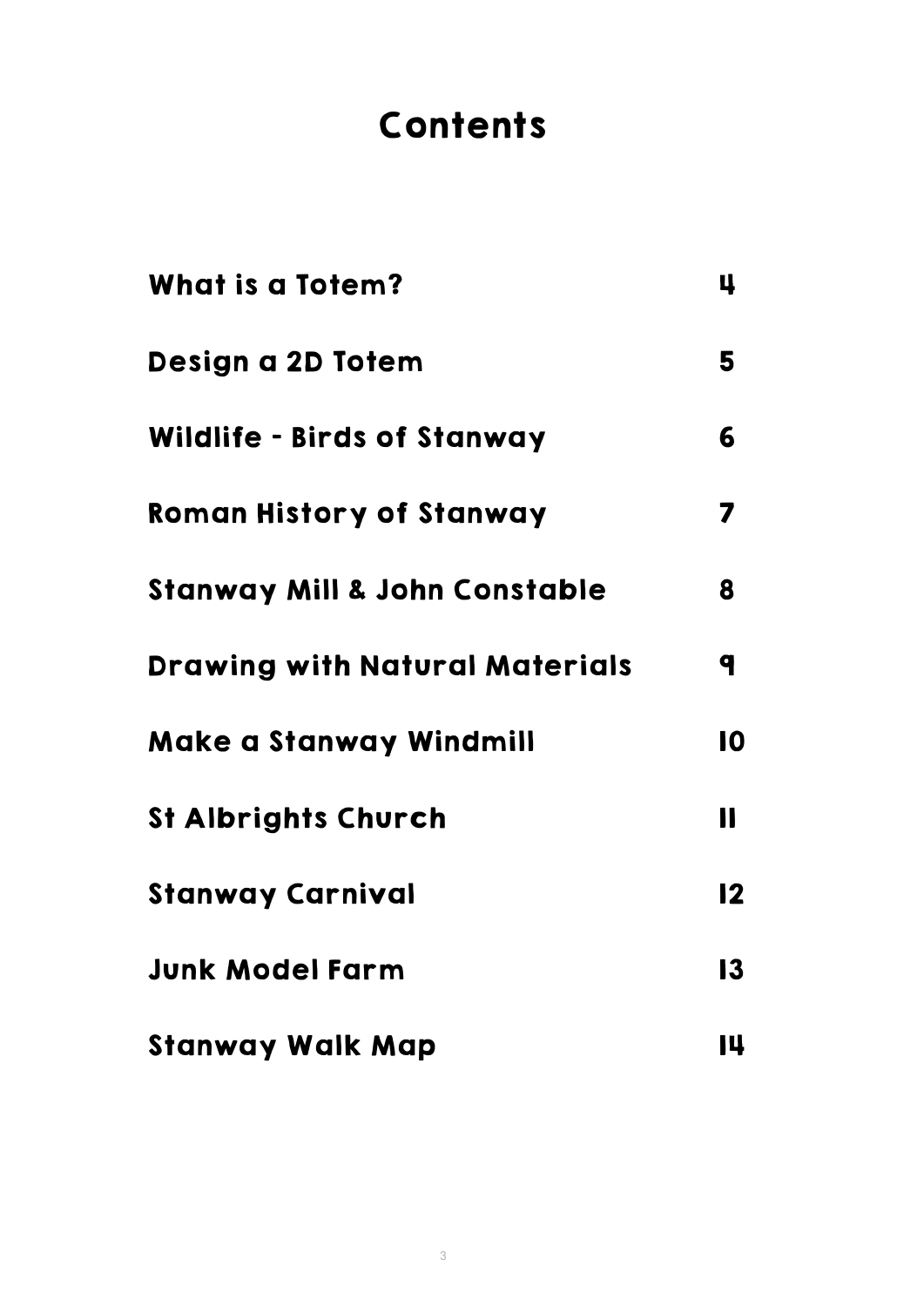### What is a Totem?

#### **What is a totem?**

What do we mean when we say 'Stanway Totem'? A totem is a tall sculptural wayfinding device which is not only creative but helps people to navigate and find a space. This can be especially useful when it's a new location, as it helps to create a descriptive navigation aid to people in the location.

We are currently researching materials and ideas for our own totem, but here are some very famous totems that you may recognise…



Antony Gormley - 'Angel of the North' Anish Kapoor - 'Orbit Tower',



London Olympics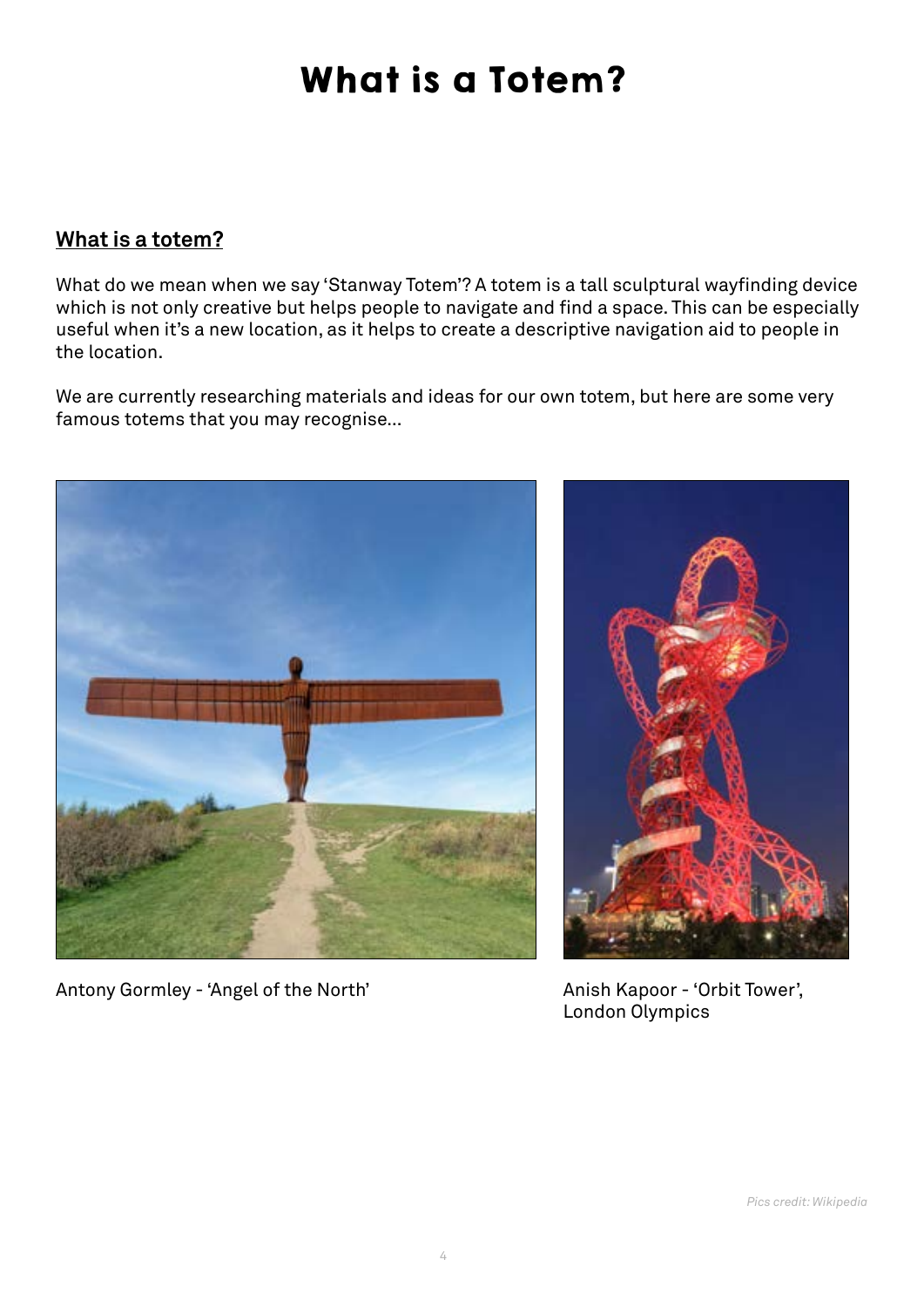### Design a 2D Stanway Totem

Create your own 2D totem with found objects:



*Select some items*



*Arrange them into a Totem shape*



*Draw around your items, remove the items and fill in with patterns and shapes, or add another layer of smaller items and draw around them in a different colour*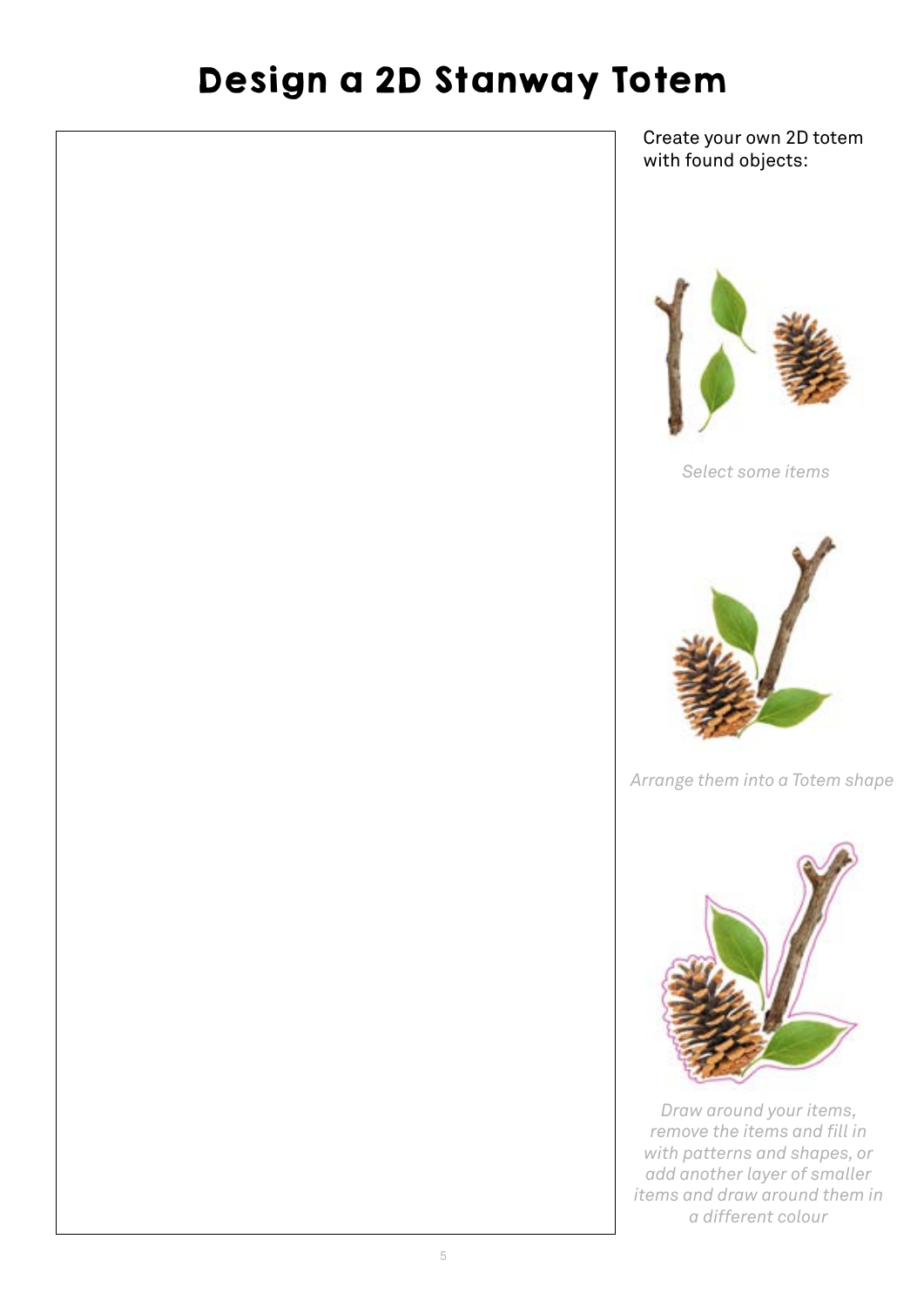# Wildlife - Birds of Stanway

Stanway has excellent habitat for birds, the open grassland and natural areas make an ideal place to spot them. The term Twitcher originated in the 1950's and referred to the nervous excitement of birdwatchers who often travelled miles to see rare birds.

Fill in our bird spotting card below, either in your garden, or when you are next out on a walk.

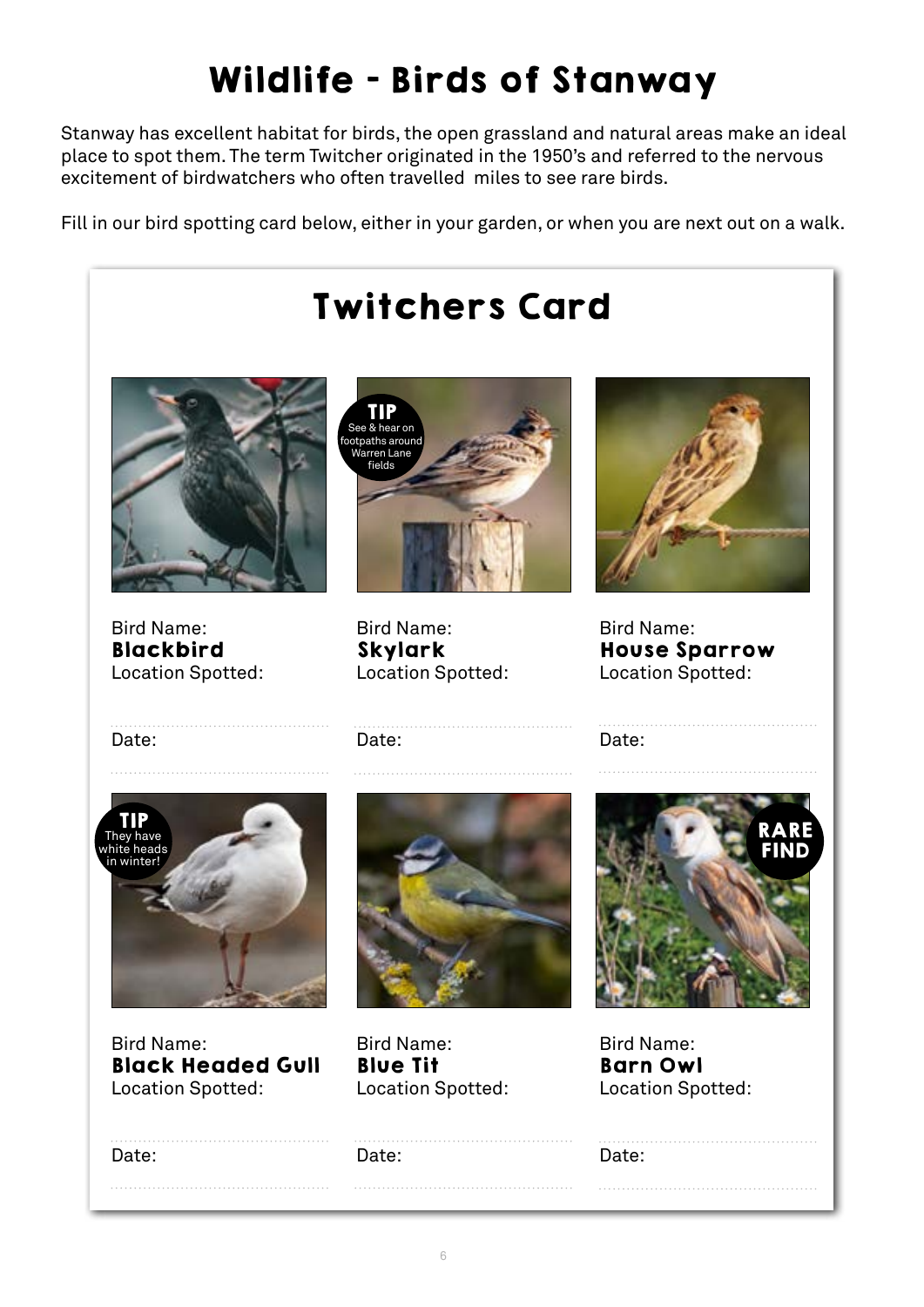## Roman History of Stanway

### **Do you know the origin of the name 'Stanway'?**

As you might know, Colchester was the capital of Roman Britain during the Roman Empire.

The Romans were known for building several paved roads connecting the cities they conquered.

'Stanway' is an Anglo-Saxon name derived from 'stone way' or paved road, that the Romans used to head westward from Colchester, now the A12!

![](_page_6_Picture_5.jpeg)

#### **Create your own 'Stone-Way'!**

Think about a walk or a path you take often. Now, next time you are there, find a stone and position it in a place you can remember.

When you pass by that place another day, put another stone you found in front of it. Little by little you will be constructing your own 'Stone-way' and you will be able to know how many times you have been there just by counting the stones!

![](_page_6_Picture_9.jpeg)

7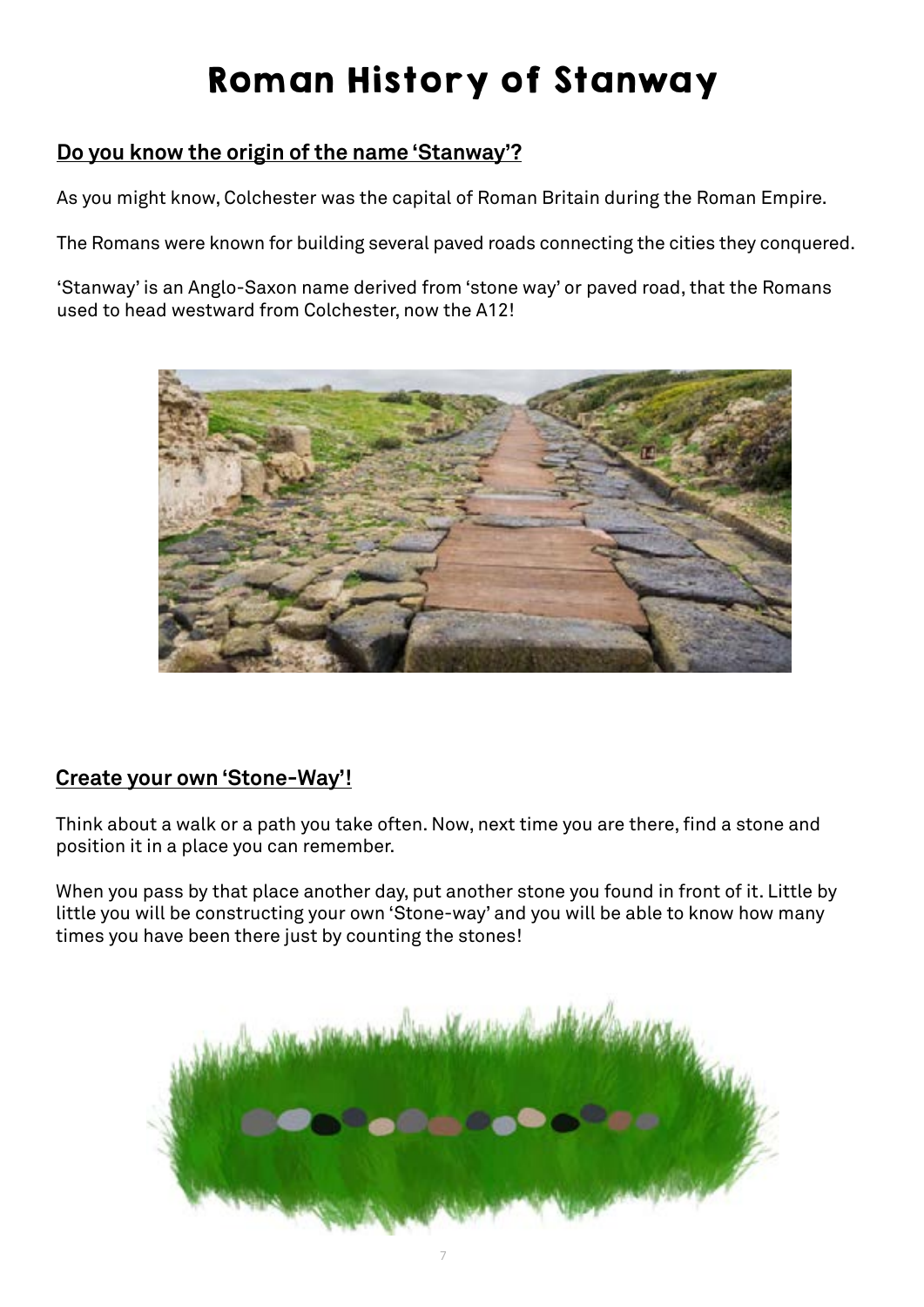### Stanway Mill & John Constable

#### **Who was Constable?**

Constable is considered one of the greatest British landscape painters. Born in 1776, in East Bergholt, Suffolk, Constable loved nature and the English countryside was the main subject of most of his paintings.

![](_page_7_Picture_3.jpeg)

#### **The Stanway Mill**

In the 1830s, Constable produced some images picturing rural England that featured a mill. The pictures below are two of those images and you can see the mill pictured from both sides. This mill has since been identified as the Stanway Mill, which no longer exists.

In both artworks, Constable uses sombre tones in the sky that contrast with blue to depict the effect of the weather. The diagonal strokes in the direction of the mill sails and the movement of the trees and bushes tells us that it must have been pretty windy when Constable was painting the scene.

![](_page_7_Picture_7.jpeg)

![](_page_7_Picture_8.jpeg)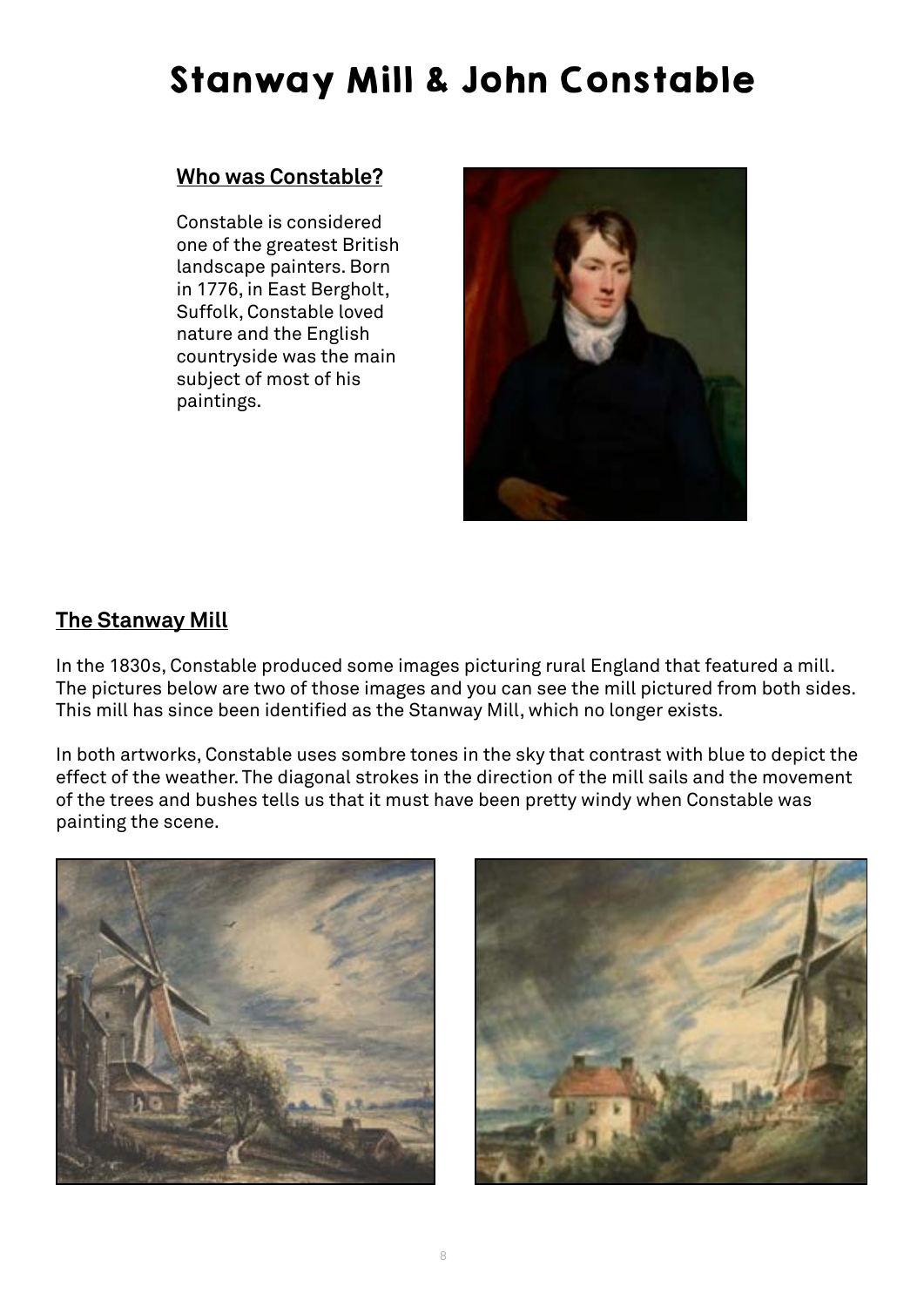### Drawing with Natural materials

Do you think you can depict the weather like Constable did, but using natural found materials?

Not got any coloured pens? Not a problem, try using grass, petals mud and charcoal to make marks... see what colours you can find! To finish, draw the detail in afterwards with a biro.

![](_page_8_Picture_3.jpeg)

![](_page_8_Picture_4.jpeg)

![](_page_8_Picture_5.jpeg)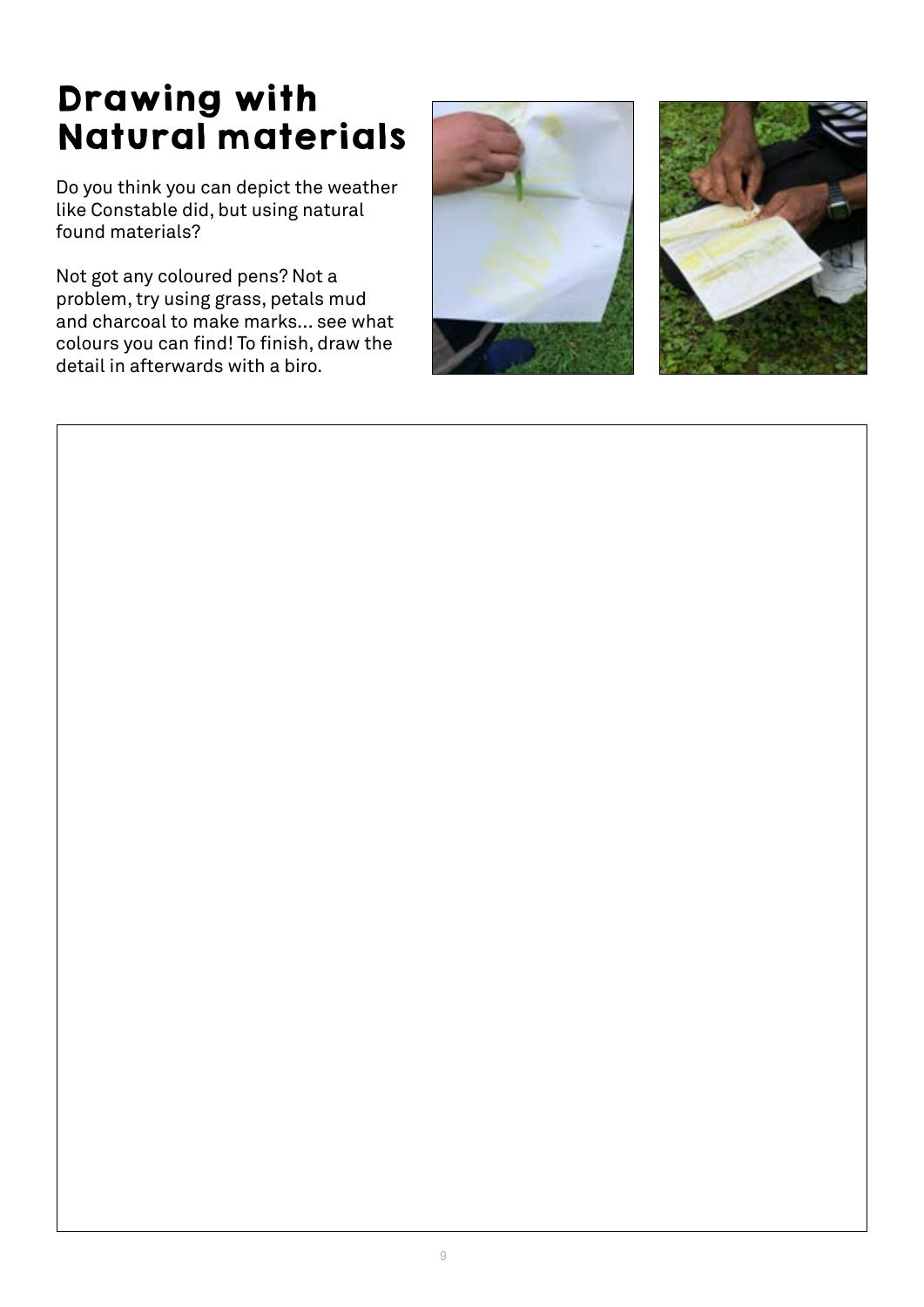# Make a Stanway Windmill

Use recycled paper, or paint some paper and make your own Stanway Windmill using this paper folding technique.

![](_page_9_Figure_2.jpeg)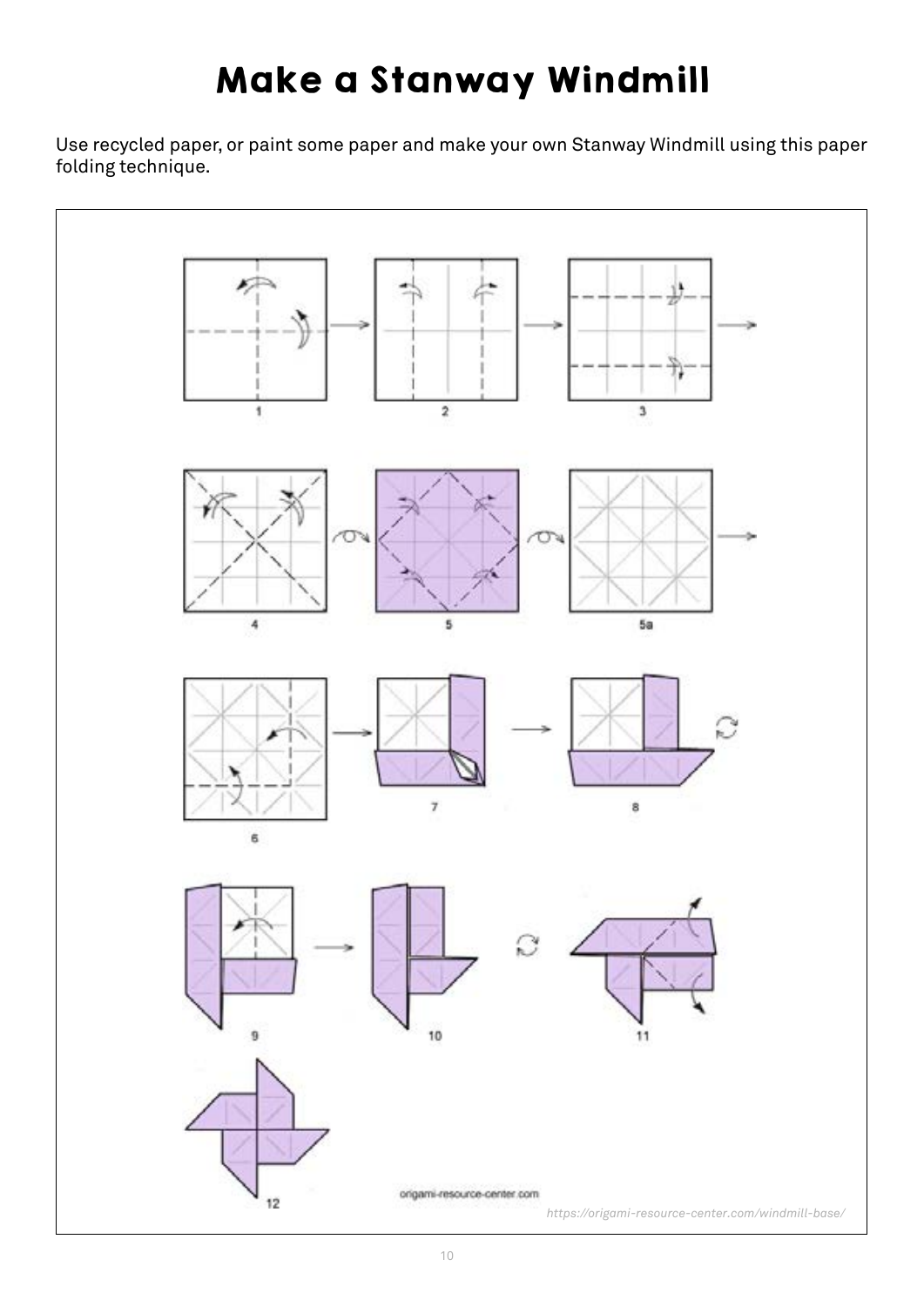# St Albrights Church

### **On the Pilgrims Trail**

Pilgrims used to stop for rest and refuge in St Albrights Church when travelling from London to Colchester.

What footprints can you spot around Stanway? Where were the people or animals going? Where had they come from? Can you draw the footprints below?

![](_page_10_Picture_4.jpeg)

![](_page_10_Picture_5.jpeg)

![](_page_10_Picture_6.jpeg)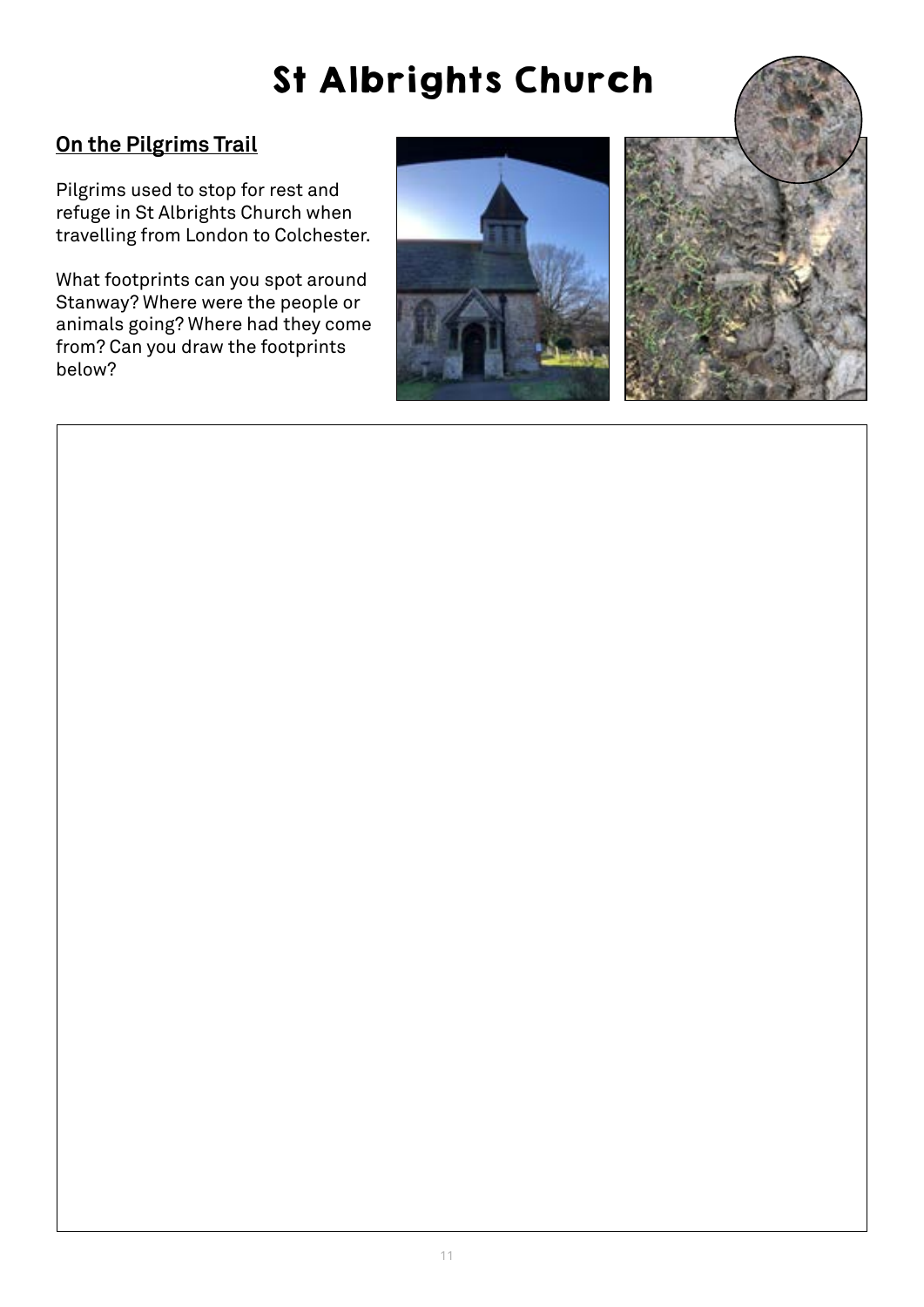### Stanway Carnival

### **Design a Float!**

There used to be yearly carnivals in Stanway with colourful floats.

Can you design a carnival float for Stanway? - It could be zoo themed, farm themed, Stanway Rovers football etc.

![](_page_11_Picture_4.jpeg)

![](_page_11_Picture_5.jpeg)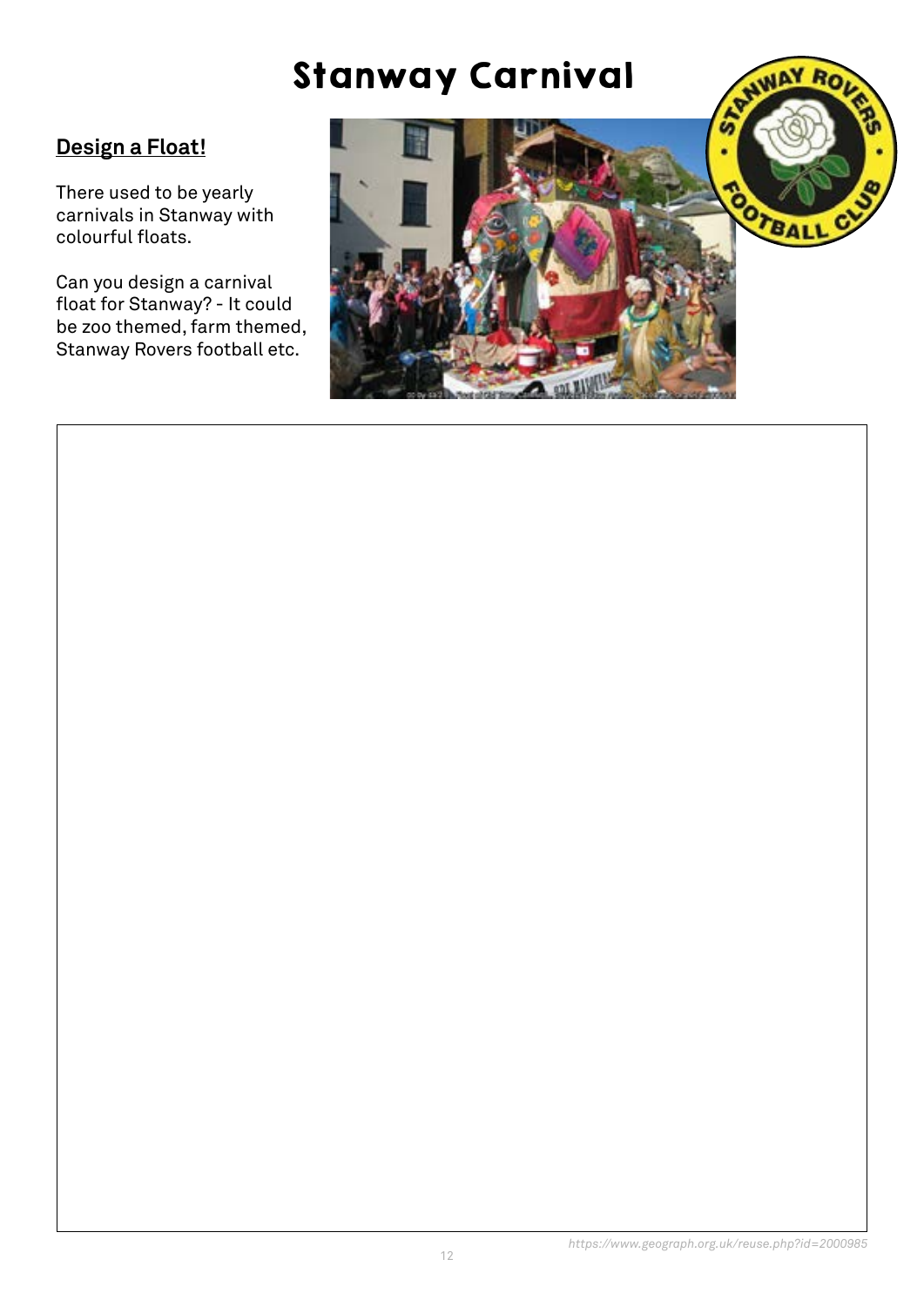### Junk Model Farm

### **Art from Found Objects**

Stanway has lots of farmland. Farming has always been a big part of community life with pigs, cows, sheep and crops.

Can you make a junk model farm? What animals and crops will you have? Maybe you can make some animals and add them in.

![](_page_12_Picture_4.jpeg)

![](_page_12_Picture_5.jpeg)

Some found objects we collected on a recent walk!

![](_page_12_Picture_7.jpeg)